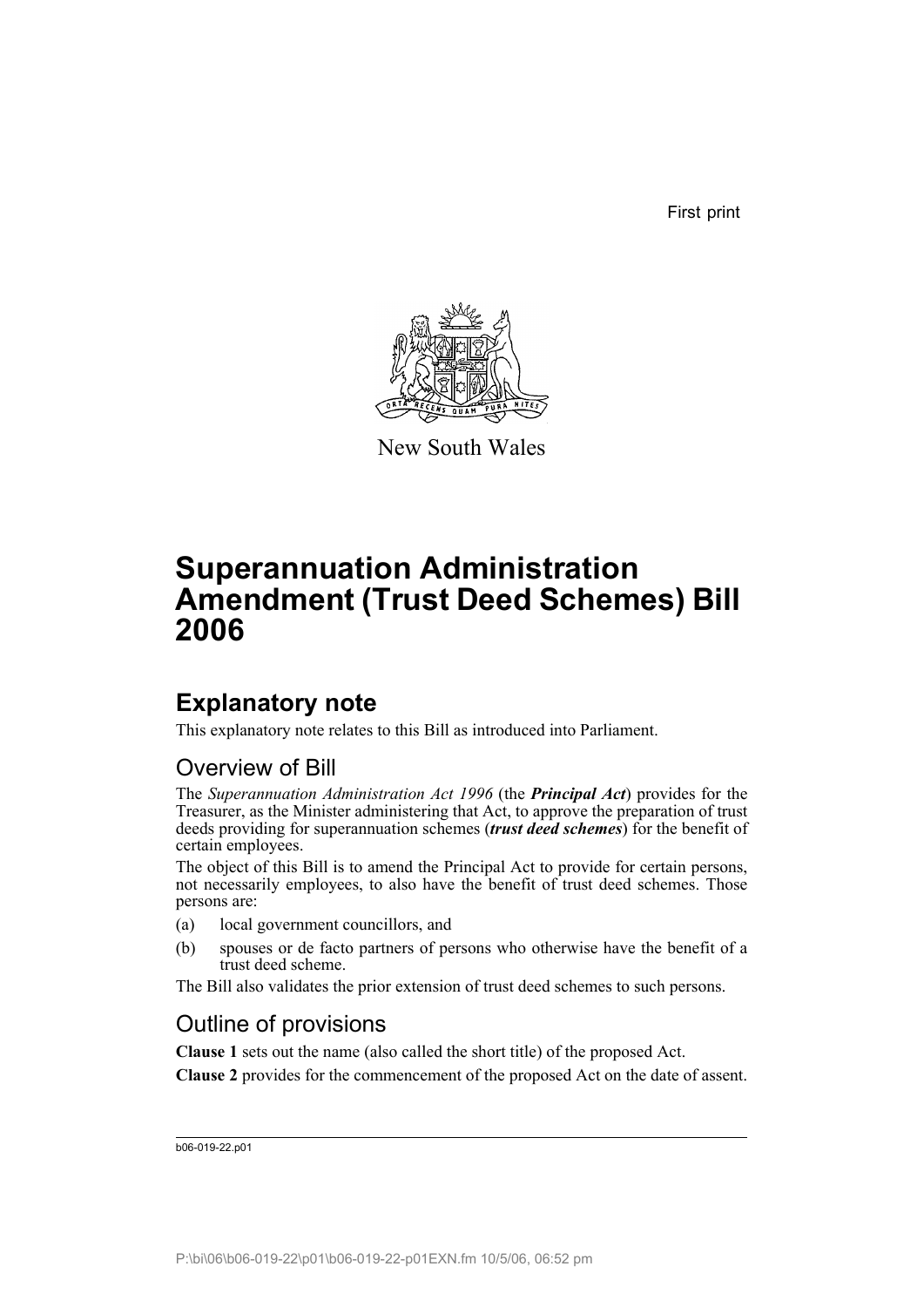Explanatory note

**Clause 3** is a formal provision that gives effect to the amendments to the *Superannuation Administration Act 1996* set out in Schedule 1.

**Clause 4** provides for the repeal of the proposed Act after all the amendments made by the proposed Act have commenced. Once the amendments have commenced the proposed Act will be spent and section 30 of the *Interpretation Act 1987* provides that the repeal of an amending Act does not affect the amendments made by that Act.

### **Schedule 1 Amendments**

**Schedule 1 [3]** effects the amendment referred to in the Overview above.

**Schedule 1 [8]** provides for the validation of any Ministerial approval or trust deed extension that would have been validly effected had the amendments the proposed Act makes been in force when the relevant approval or extension occurred.

**Schedule 1 [1], [2] and [4]–[6]** make consequential amendments.

**Schedule 1 [7]** enables the making of savings and transitional regulations consequent on the enactment of the proposed Act.

Explanatory note page 2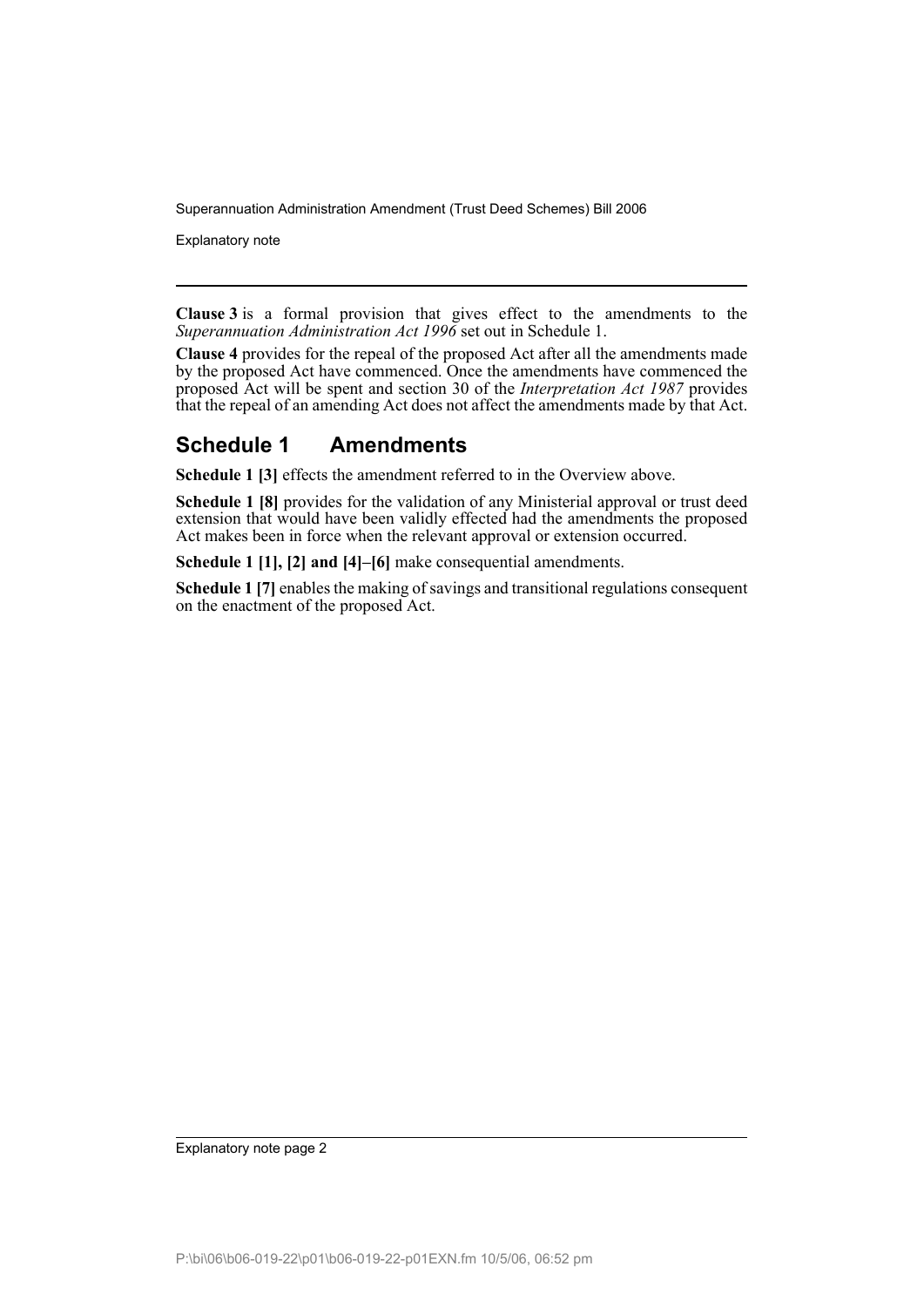First print



New South Wales

# **Superannuation Administration Amendment (Trust Deed Schemes) Bill 2006**

## **Contents**

|                                                              | Page          |
|--------------------------------------------------------------|---------------|
| Name of Act                                                  |               |
| Commencement                                                 | 2             |
| Amendment of Superannuation Administration Act 1996<br>No 39 | 2             |
| Repeal of Act                                                | $\mathcal{P}$ |
| Schedule 1 Amendments                                        | 3             |

b06-019-22.p01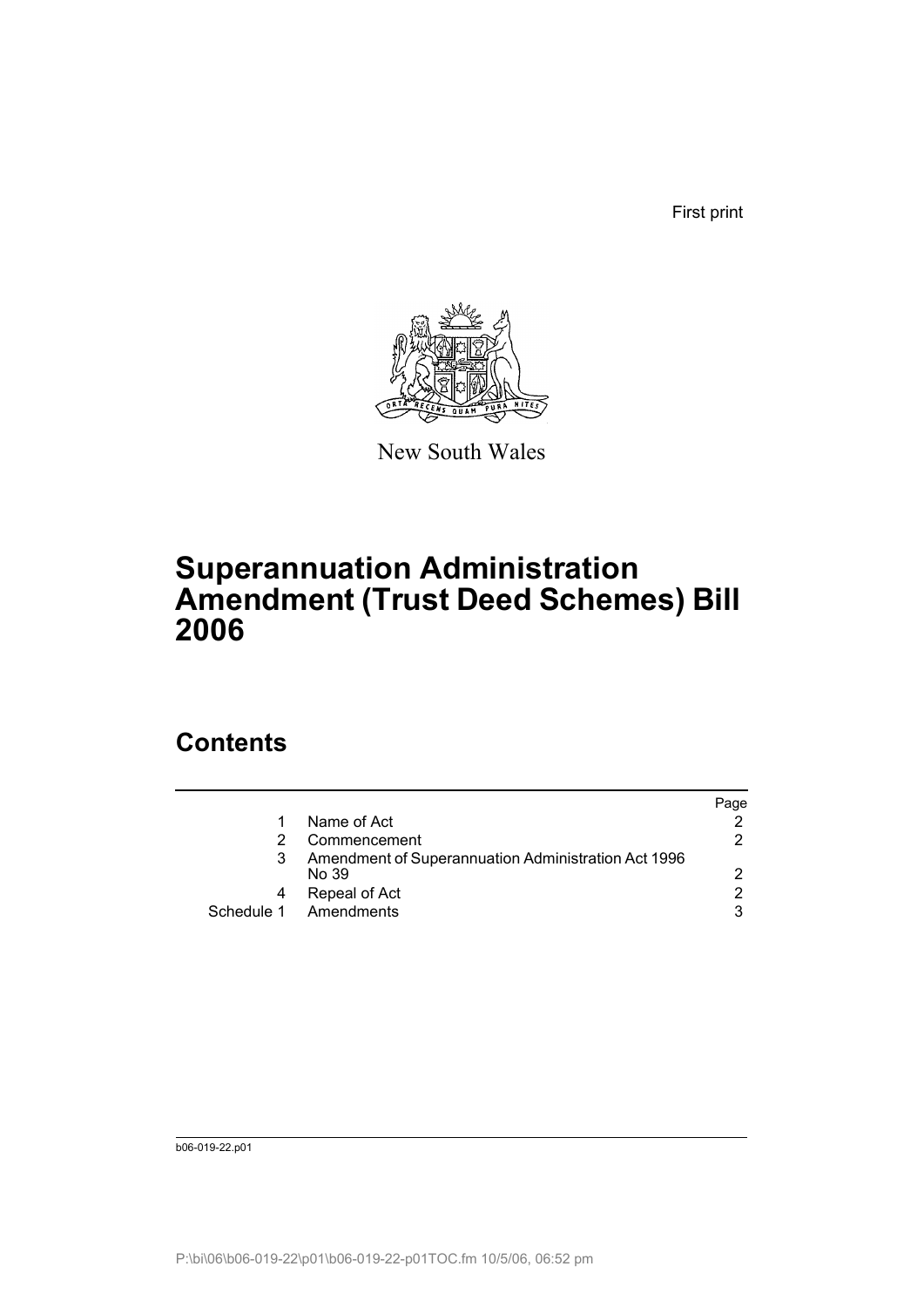Contents

Page

Contents page 2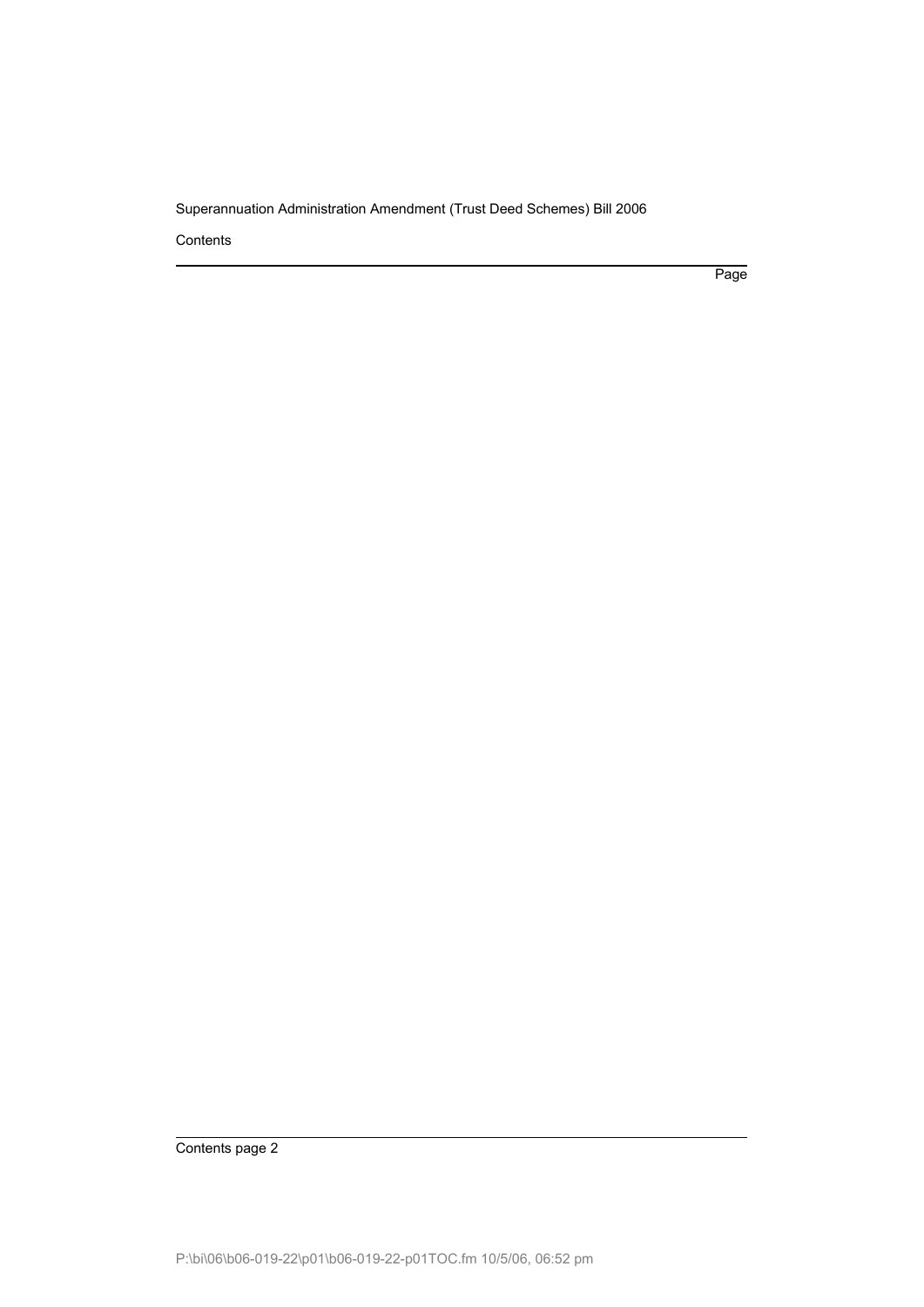

New South Wales

# **Superannuation Administration Amendment (Trust Deed Schemes) Bill 2006**

No , 2006

### **A Bill for**

An Act to amend the *Superannuation Administration Act 1996* with respect to trust deed schemes.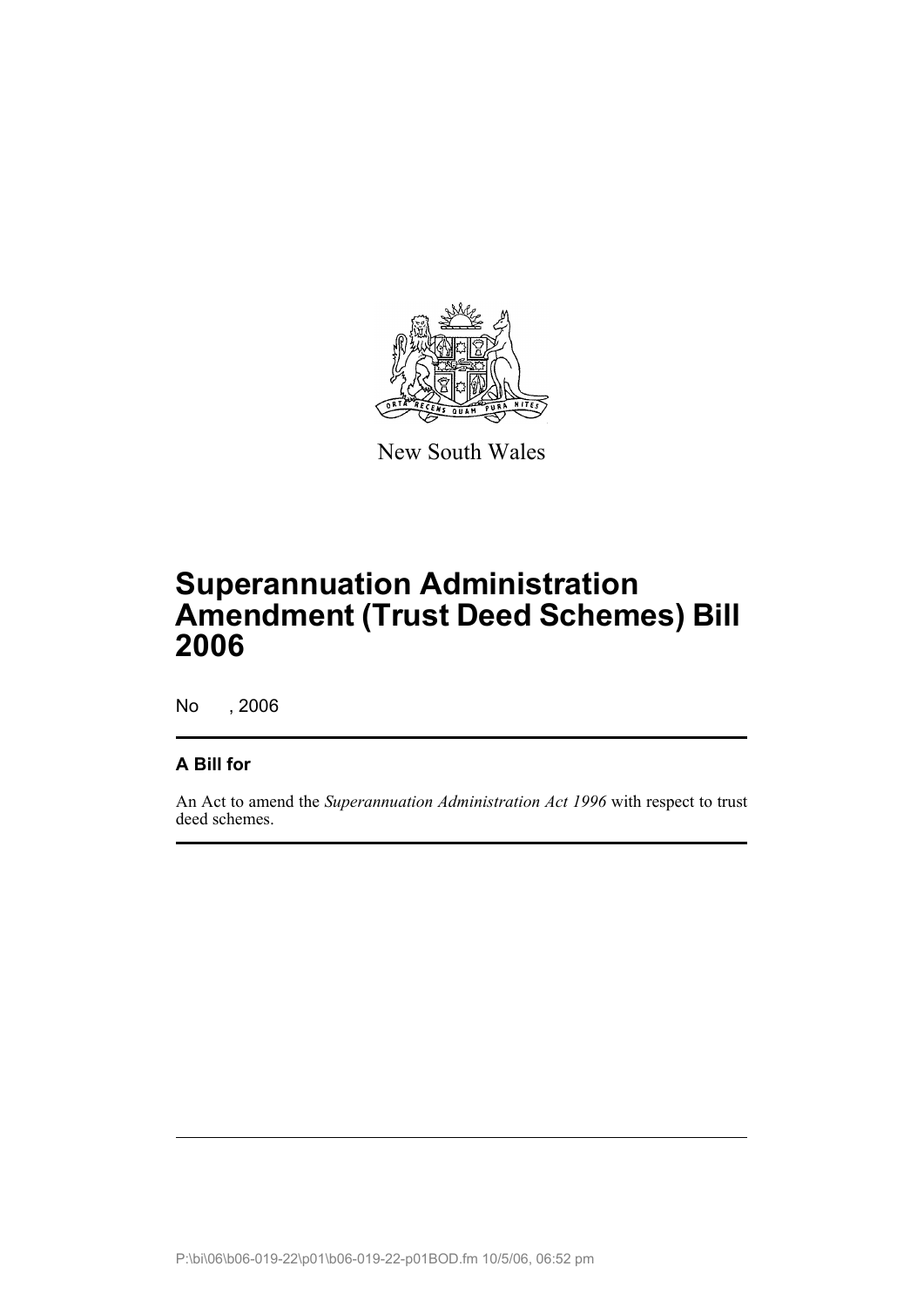<span id="page-5-3"></span><span id="page-5-2"></span><span id="page-5-1"></span><span id="page-5-0"></span>

| 1            | <b>Name of Act</b>                                                                                                                                               |                |
|--------------|------------------------------------------------------------------------------------------------------------------------------------------------------------------|----------------|
|              |                                                                                                                                                                  | $\overline{c}$ |
|              | This Act is the Superannuation Administration Amendment (Trust Deed)<br>Schemes) Act 2006.                                                                       | 3<br>4         |
| $\mathbf{2}$ | <b>Commencement</b>                                                                                                                                              | 5              |
|              | This Act commences on the date of assent.                                                                                                                        | 6              |
| 3            | <b>Amendment of Superannuation Administration Act 1996 No 39</b>                                                                                                 |                |
|              | The Superannuation Administration Act 1996 is amended as set out in<br>Schedule 1.                                                                               | 8<br>9         |
| 4            | <b>Repeal of Act</b>                                                                                                                                             | 10             |
|              | This Act is repealed on the day following the day on which this Act<br>(1)<br>commences.                                                                         | 11<br>12       |
|              | The repeal of this Act does not, because of the operation of section 30<br>(2)<br>of the <i>Interpretation Act 1987</i> , affect any amendment made by this Act. | 13<br>14       |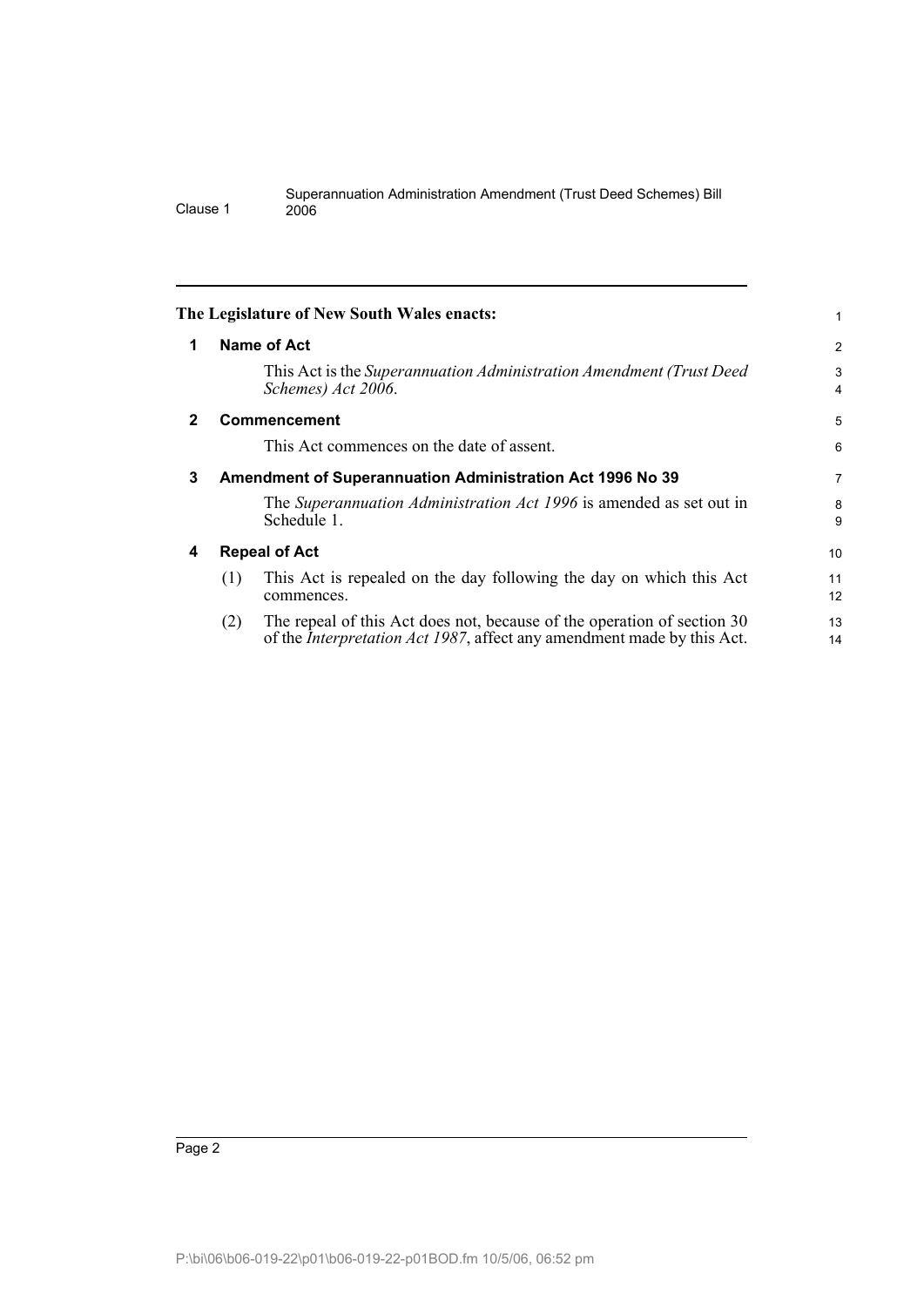Amendments Schedule 1

<span id="page-6-0"></span>

|     | Schedule 1                                                          |     | <b>Amendments</b>                                                                                                                                                                    | $\mathbf{1}$   |
|-----|---------------------------------------------------------------------|-----|--------------------------------------------------------------------------------------------------------------------------------------------------------------------------------------|----------------|
|     |                                                                     |     | (Section 3)                                                                                                                                                                          | $\overline{2}$ |
| [1] | Long title                                                          |     |                                                                                                                                                                                      | 3              |
|     |                                                                     |     | Insert "and associated persons" after "employees".                                                                                                                                   | 4              |
| [2] | <b>Section 3 Objects of Act</b>                                     |     |                                                                                                                                                                                      | 5              |
|     | Insert "and associated persons" after "employees" in section 3 (e). |     |                                                                                                                                                                                      | 6              |
| [3] | Section 127 Additional State public sector superannuation schemes   |     |                                                                                                                                                                                      | $\overline{7}$ |
|     | Insert after section $127(1)(d)$ :                                  |     |                                                                                                                                                                                      |                |
|     |                                                                     | (e) | local government councillors or a class or classes of local<br>government councillors,                                                                                               | 9<br>10        |
|     |                                                                     | (f) | spouses or de facto partners of persons referred to in<br>paragraphs (a)–(e), or a class or classes of such spouses or<br>de facto partners.                                         | 11<br>12<br>13 |
| [4] | Section 127 (1A) and (2)                                            |     |                                                                                                                                                                                      | 14             |
|     | Omit "employees" wherever occurring. Insert instead "persons".      |     |                                                                                                                                                                                      | 15             |
| [5] | <b>Section 127 (8)</b>                                              |     |                                                                                                                                                                                      | 16             |
|     | Insert after section $127(7)$ :                                     |     |                                                                                                                                                                                      |                |
|     | (8)                                                                 |     | In this section:                                                                                                                                                                     | 18             |
|     |                                                                     |     | <i>de facto partner</i> of a person means a person who is in a de facto<br>relationship within the meaning of the <i>Property (Relationships)</i><br>Act 1984 with the other person. | 19<br>20<br>21 |
|     |                                                                     |     | local government councillor means a councillor within the<br>meaning of the <i>Local Government Act 1993</i> .                                                                       | 22<br>23       |
| [6] | Section 128B, heading                                               |     |                                                                                                                                                                                      | 24             |
|     | Omit "employees".                                                   |     |                                                                                                                                                                                      | 25             |
|     | Insert instead "persons".                                           |     |                                                                                                                                                                                      | 26             |
| [7] | <b>Schedule 3 Savings and transitional provisions</b>               |     |                                                                                                                                                                                      | 27             |
|     | Insert at the end of clause $1(1)$ :                                |     |                                                                                                                                                                                      |                |
|     |                                                                     |     | Superannuation Administration Amendment<br>(Trust)<br>Deed<br>Schemes) Act 2006                                                                                                      | 29<br>30       |

Page 3